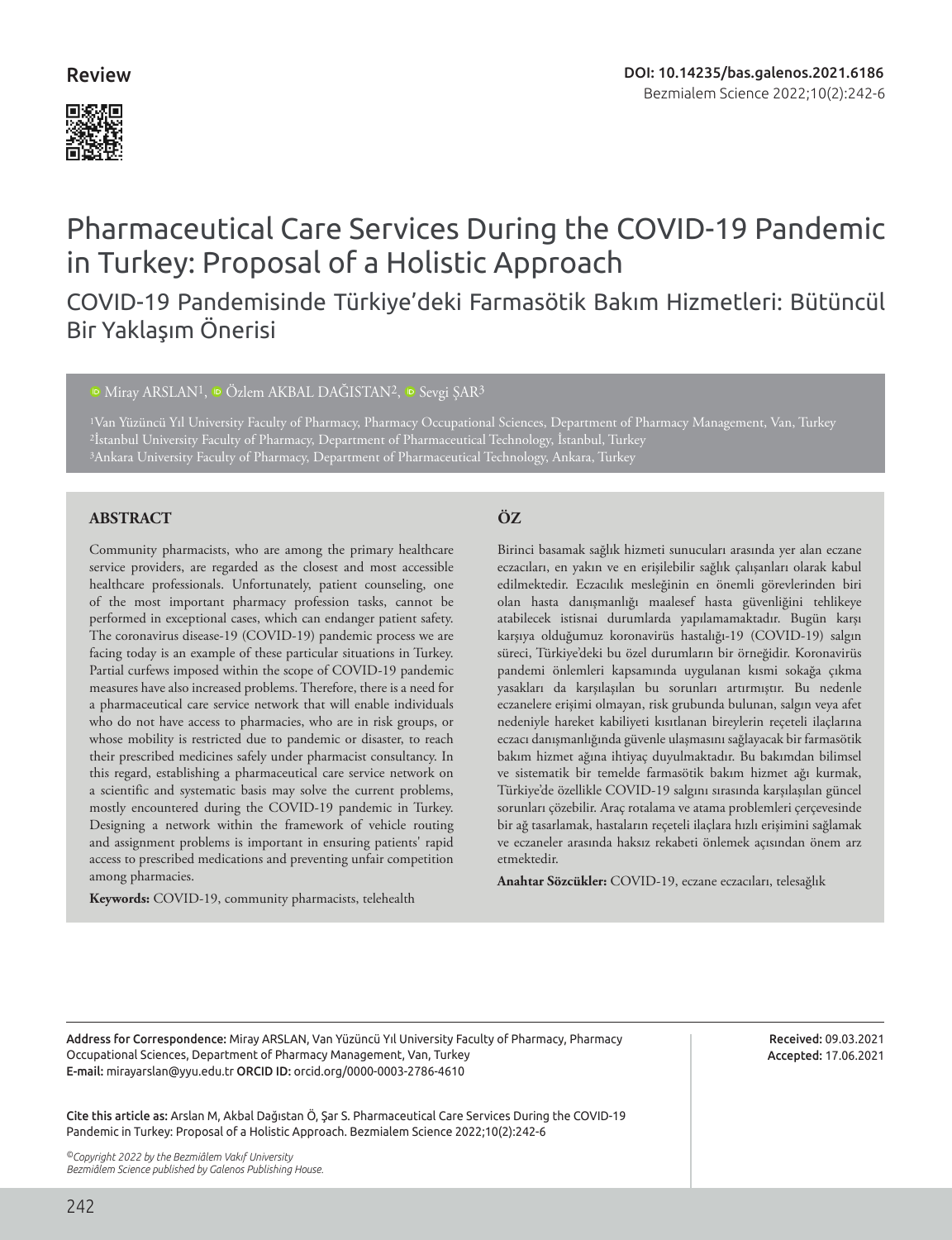#### **Introduction**

Pharmacists, who are primary health care providers, are regarded as the closest and most accessible healthcare professionals all around the world. In terms of public health, especially community pharmacists, hospital pharmacists, and clinical pharmacists come to the fore. There are different pharmacy specialties in many different countries, such as clinical pharmacy, family pharmacy, intensive care pharmacy, home care pharmacy, and disaster pharmacy. Among these specialties, family pharmacy and home care pharmacy gain more importance in terms of continuous and controlled follow-up of patients' drug treatment processes.

In the literature, many studies are revealing the pharmacist's necessity to provide drug consultancy service. Triller et al. (1) found that the home care pharmacy program positively affected patient outcomes. Walus and Woloschuk (2) conducted a pilot application in an ongoing home care practice that included home visits, training, information transmits via telephone, and recording patient data in a database. As a result of a survey conducted with pharmacists participating in this practice, several non-negligible pharmacists need to be observed. Pharmacists are included in the ongoing practice through a private insurance company. It was stated that it would be beneficial for pharmacists to expand and maintain this practice. Dilks et al. (3) revealed that the provision of pharmacy services at home increased patient safety, especially for the elderly, improves patients' quality of life, and reduced health expenditures. In addition to home health care services, telepharmacy applications, which are legally carried out in many countries as a product of constantly developing technologies, also come to the fore in pharmacist-patient counseling. Poudel and Nissen (4) stated that telepharmacy practices carried out within the legal rules framework would contribute to the management of drug treatment processes and access to drug and drug information for patients who could not access pharmacist counseling due to geological or demographic constraints. The fact that the United States e-commerce company Amazon, which has attracted considerable attention and discussed recently, has started to offer online pharmacy services in the USA, is an important example that should be addressed in terms of telepharmacy services. Especially during the COVID-19 pandemic, it is seen that telepharmacy services have increased in many countries. Margusino-Framiñán et al. (5) stated in the study they conducted in Spain that the telepharmacy services offered during the COVID-19 pandemic would optimize clinical outcomes and reduce transmission risk. Tortajada-Goitia et al. (6) applied a questionnaire to pharmacists to evaluate hospital pharmacies' telepharmacy services during the COVID-19 pandemic in Spain. They found that the telepharmacy services provided the continuity of many patients' health care in this process (6). Ibrahim et al. (7) put forth that telepharmacy increased the rate of patients' access to pharmaceutical care services and reduced the likelihood of drug-related side effects during the COVID-19 pandemic in the United Arab Emirates.

The World Health Organization also sees digital health solutions as one of the most promising approaches to the COVID-19 pandemic; such as mobile applications used for contact tracing to monitor the outbreak and used to deliver and gather instant information or online tools to provide medical consultancy (8). Besides, the International Pharmaceutical Federation (FIP) has published a "Call to Action" on 16.04.2020 to support pharmacists and pharmacy workers who are at the frontline of the fight against coronavirus/COVID-19. In this call, the points where pharmacists can play an active role in the management of the pandemic process have been put forward such as: (i) *Providing logistical and financial support for home delivery of medicines and medical devices by pharmacists, especially to highrisk groups, such as older adults, patients with non-communicable diseases and patients with immunocompromising conditions (congenital or acquired), who have been advised to stay at home. This can be done in partnership with postal services or with other logistical partners*. (ii) *Allowing pharmacists and pharmacy staff to conduct routine pharmacy tasks remotely as necessary, including through telepharmacy consultations* (9)*.*

#### **Turkey at a Glance**

When home care pharmacy services or telepharmacy services are evaluated in Turkey, it can be seen that there is a gap. In Turkey, homecare health services are provided by the Turkish Ministry of Health since 2005. The medicines required for the patient during the delivery of home healthcare services are covered by the service unit; however, pharmacists have not been included in these units (10). During the regular home visits, medications were prescribed to the patients benefiting from this service between 2012 and 2017 by 213,336 specialist physicians. However, the prescriptions were either delivered to the patients via their relatives or their neighbors who collected them through local pharmacies or home care service workers. Since these prescribed medicines could not be delivered directly from the pharmacist, patients used their medicines without a primary pharmacist consultation.

Many studies conducting in Turkey on home care services have discussed the drug-related problems that arise during the provision of these services. Aslan et al. (11) stated that problems such as complications due to misuse of medicines might occur during home healthcare services. Yeniçeri conducted a study with 255 volunteers over 65 years old who registered for home care services. It was found that the rate of polypharmacy in patients was 48.6%, and 53.4% had at least one inappropriate drug use. It was also revealed that the frequency of drug side effects and inappropriate drug use increased due to polypharmacy (12). Similarly, Sargın (13) conducted a study with 317 patients over 65 years old who registered for home care services. As a result, polypharmacy was detected in 54.9% of the participants, and 49.5% had at least one inappropriate drug use. Besides, the study showed that the prevalence of inappropriate drug use increased with polypharmacy (13).

In the light of this information, it is seen that drug-related problems are experienced in-home healthcare services in our country, and the role of pharmacists in this regard has started to attract attention. In extraordinary situations such as pandemic, natural disasters whereby patients have difficulty for accessing to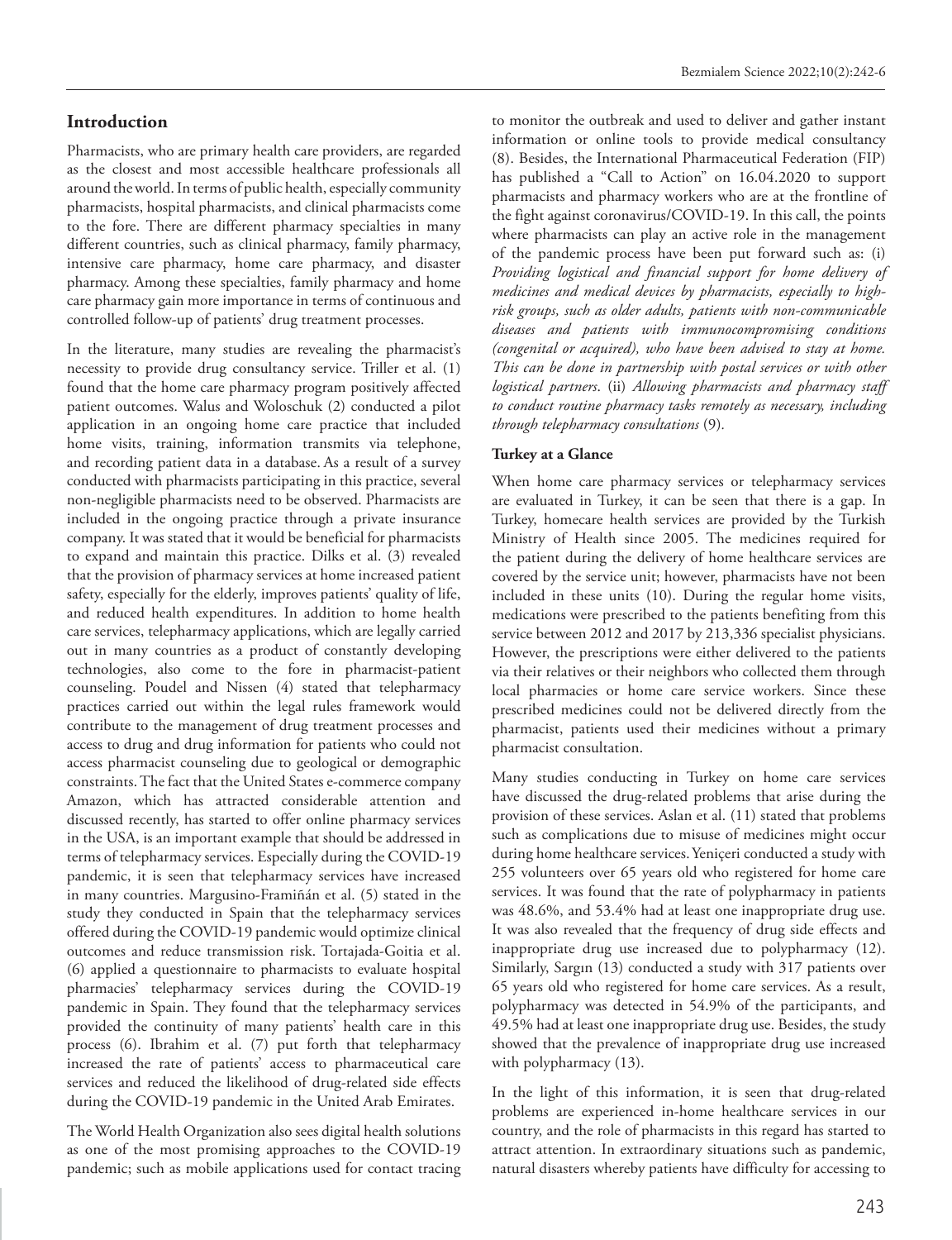their medicines, these problems draw even more attention and the pharmaceutical care need arises (14).

As it is known, pharmacists play an active role in both drug and vaccine development studies and the protection of public health. Due to the legislation on pharmaceutical in Turkey, pharmacists should also take an active role in drug procurement processes in extraordinary situations and crisis periods (15). COVID-19 cases are gradually increasing in Turkey. In line with the Turkish Republic, Ministry of Health's data, the number of patients diagnosed with the COVID-19 in the country as of February 13, 2021, was 2,579,896 (16). This frame has made community pharmacies one of the health institutions with the highest patient traffic during the pandemic period. Not only meeting the prescriptions of patients diagnosed with COVID-19, but also the increase in demand for immune-boosting products, vitamins, personal protective equipment, and hygiene products significantly increased the demand for pharmacist consultancy (17).

Partial curfews imposed within the scope of COVID-19 pandemic measures have also caused problems in individuals' access to drugs and pharmacist counseling. Also, due to the quarantine process that COVID-19-positive patients must comply with, drug use cannot be provided under pharmacist consultation during their home treatment process. Along with lack of proper consultancy, high treatment doses of drugs used in COVID-19 positive patients according to diagnostic treatment guidelines, reduce patient compliance. For example, Favipiravir (only 200 mg tablet form markedly available in Turkey) should be used as 2x1,600 mg: 8 tablets in the morning and 8 tablets in the evening for the loading dose for the first 2 days, followed by 2x600 mg as a maintenance dose (3 tablets in the morning and 3 tablets in the evening) (18). Unfortunately, most of the patients who receive treatment at home do not want to use this drug, which requires high doses, due to incorrect/inadequate information. This situation negatively affects the patient's compliance with the treatment, aggravates the clinical picture of the disease, and increases hospital re-/admissions and hospitalization rates. In this context, it is predicted that a system where direct pharmacistpatient communication is provided will be beneficial.

When the subject is handled from a different perspective, pharmacy visits of COVID-19 positive patients make community pharmacies areas with a high risk of contamination. It should also be noted that the first healthcare provider who died in our country due to COVID-19 was also a community pharmacist (Pharm. İhsan Giray). It was also known that there were 51 pharmacists and 19 pharmacy employees who died as of May 10, 2021, due to COVID-19 (16). Unfortunately, many pharmacists and pharmacy workers continue to get infected by COVID-19.

The filiation technique is used in Turkey to screen the chain of contacts in COVID-19. Patients who are tested positive for COVID-19 and their close contacts are visited by filiation teams consisting of three members (physician, health professional, and assistant personnel) appointed by the Turkish Ministry of Health (16). These teams give the first prescriptions of these patients created by the patient's family physician to them at their home. However, since all of these groups do not include pharmacists, these quarantined patients have problems in the follow-up of their medication therapy and access to medicines.

According to the pharmaceutical legislation in Turkey, FIP's aforementioned advice, related to COVID-19 practice implementation focused on the delivery of medicines to the patient residences, is not legal. However, it is a known fact that home delivery of medicine and over the counter products, is an uncontrolled issue during this pandemic period (9,19). Illegal pharmaceutical couriers who are not even a healthcare professional or who do not work in the health sector draw attention at this point. Inevitably, the delivery of drugs to patients by such couriers who have no expertise in drugs, will negatively affect patients' treatment process. Additionally, with the circular issued during the COVID-19 pandemic period, the Vefa Coordination Group was established under government control to meet citizens' basic needs who were not able to go out due to various reasons such as an ongoing lockdown or heath related issues and did not have anyone to meet their needs (16). Obviously, this practice allows that specified group of patients to have access to their medical needs in terms of medications, over-the-counter products etc. Still, the fact that pharmacist consultancy cannot be obtained in this practice also paves the way for the negativities due to incorrect/non-rational use of drugs. Another shortcoming in the current operation is that there is unfair competition among pharmacies, as there is no systematic appointment and distribution strategy for pharmacies where needs are met.

#### **Proposed Approach; Establishment of a Pharmaceutical Care Service Network**

During the COVID-19 pandemic process, the Turkish Ministry of Health has put into a telehealth service project that includes medical consultations, clinical diagnosis, and health service delivery. Within the scope of the project, which has started to be piloted in five cities, people who should be in quarantine can make an appointment through the Central Physician Appointment System, talk to physicians by online communication tools such as video conference, and receive their prescriptions via SMS. This system emphasized the importance of digital applications during extraordinary situations such as the pandemic period (16). Therefore, in parallel with this running project, it is thought that with an integrated system approach comprising the teleconsultation services by pharmacists, patient safety can be ensured by both the safe access of the patients to the medicines and the continuous patient counseling. Also, Aysu and Rabuş (20) emphasized the importance of such systems in the COVID-19 pandemic for the sustainability of pharmaceutical care.

In this regard, establishing a pharmaceutical care service network on a scientific and systematic basis may be a solution for the current problems, mostly encountered during the COVID-19 pandemic in Turkey. Designing a network within the framework of vehicle routing and assignment problems is important in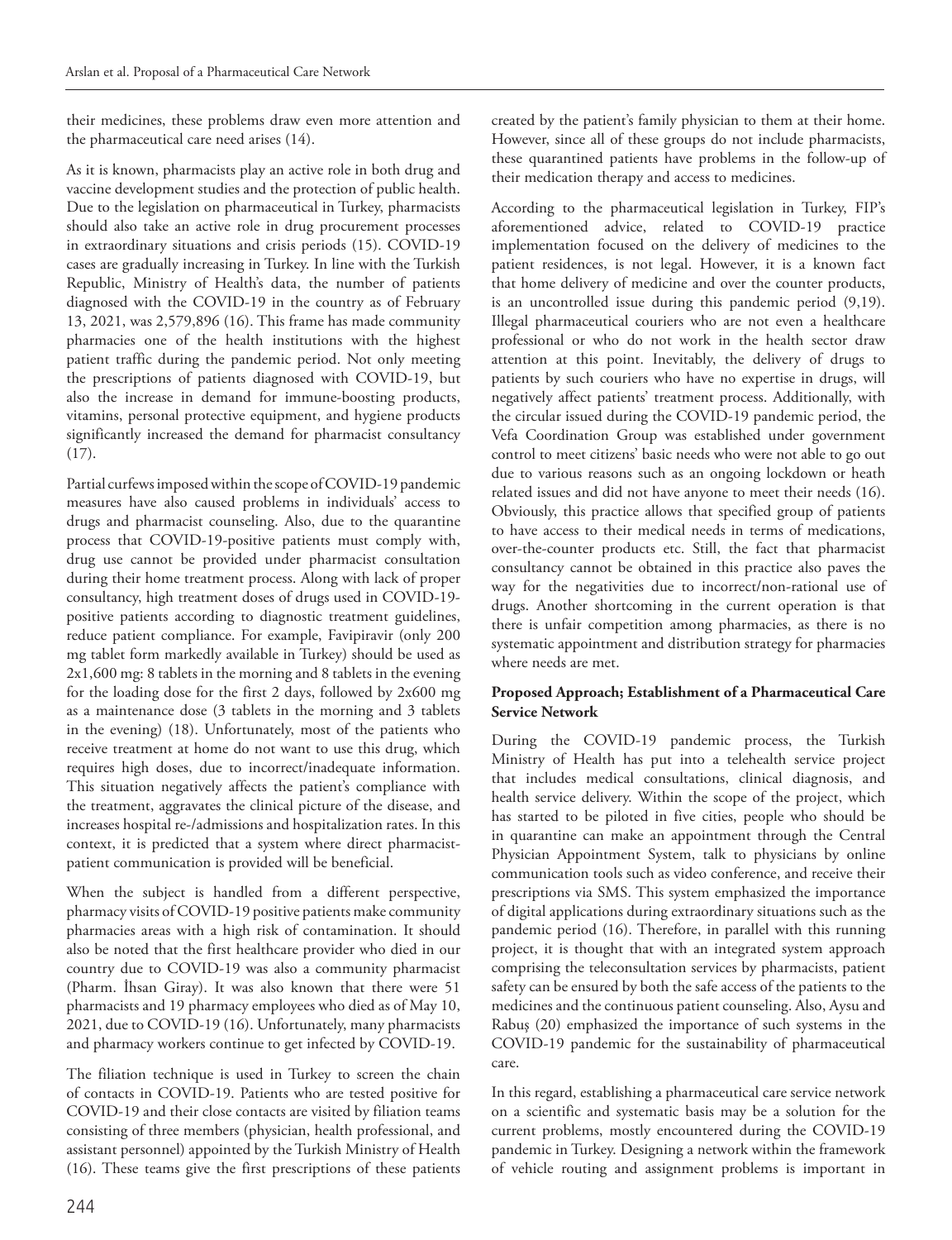ensuring rapid access of patients to prescribed medications and preventing unfair competition among pharmacies. Providing such a holistic system that facilitates the access of individuals to their prescription medicines under pharmacist consultancy offers solutions from various perspectives including minimizing the drug-related problems that can be encountered at home health care services, increasing success of drug treatment and patient compliance, and reducing the health expenses of patients caused by non-rational use of drugs.

By integrating such a holistic approach to the healthcare system, pharmaceutical care services can reach to patients in extraordinary situations such as pandemics or natural disasters and in particular rural areas that cannot make any personal contact with a pharmacist directly. Thus, pharmaceutical care services' sustainability will be ensured under all conditions. From a different perspective, implementing such a system, especially in delivering pharmaceutical services in developing countries will also help achieve some of the FIP Development Goals to transform global pharmacy such as Goal 18: Access to medicines, devices & services, Goal 19: Patient safety, and Goal 20: Digital health (21).

The study's main purpose is to evaluate the problems experienced in accessing drugs in Turkey, especially during the COVID-19 pandemic process, and offering a solution. With this study, the need for online, legal, and reliable pharmacy systems to provide solutions to the problems experienced by individuals in accessing their prescribed medicines in such extraordinary conditions is put forth.

The authors also want to emphasize that they have started a project on this subject with a specialized working group within the scope of digital health applications. Therefore, the information presented in this study is one of the milestones of the relevant project.

Peer-review: Externally peer reviewed.

#### **Authorship Contributions**

Concept: M.A., Ö.A.D., S.Ş., Design: M.A., Ö.A.D., S.Ş., Literature Search: M.A., Ö.A.D., Writing: M.A., Ö.A.D.

**Conflict of Interest:** No conflict of interest was declared by the authors.

**Financial Disclosure:** The authors declared that this study received no financial support.

#### **References**

- 1. Triller DM, Hamilton RA, Briceland LL, Waite NM, Audette CM, Furman CA. Home care pharmacy: extending clinical pharmacy services beyond infusion therapy. Am J Health Syst Pharm 2000;57:1326-31.
- 2. Walus AN, Woloschuk DM. Impact of pharmacists in a communitybased home care service: a pilot program. Can J Hosp Pharm 2017;70:435-42.
- 3. Dilks S, Emblin K, Nash I, Jefferies S. Pharmacy at home: service for frail older patients demonstrates medicines risk reduction and admission avoidance. Evaluation. 2020;14:34.
- 4. Poudel A, Nissen LM. Telepharmacy: a pharmacist's perspective on the clinical benefits and challenges. Integr Pharm Res Pract 2016;5:75-82.
- 5. Margusino-Framiñán L, Illarro-Uranga A, Lorenzo-Lorenzo K, Monte-Boquet E, Márquez-Saavedra E, Fernández-Bargiela N, et al. Pharmaceutical care to hospital outpatients during the COVID-19 pandemic. Telepharmacy. Farm Hosp 2020;44:61-5.
- 6. Tortajada-Goitia B, Morillo-Verdugo R, Margusino-Framiñán L, Marcos JA, Fernández-Llamazares CM. Survey on the situation of telepharmacy as applied to the outpatient care in hospital pharmacy departments in Spain during the COVID-19 pandemic. Farm Hosp 2020;44:135-40.
- 7. Ibrahim OM, Ibrahim RM, Z Al Meslamani A, Al Mazrouei N. Role of telepharmacy in pharmacist counselling to coronavirus disease 2019 patients and medication dispensing errors. J Telemed Telecare 2020;1357633X20964347.
- 8. Coronavirus disease (COVID-19) pandemic. [cited 2021 Jan]. https://www.who.int/emergencies/diseases/novel-coronavirus-2019
- 9. FIP Call to Action: To support pharmacists and pharmacy workers on the coronavirus/COVID-19 frontline. [cited 2021 Jan]. https:// www.fip.org/files/content/publications/2020/FIP-call-to-action-tosupport-pharmacists-and-pharmacy-workers-on-the-coronavirus-COVID-19-frontline.pdf
- 10. Republic of Turkey Offical Gazette. Offical Gazette Date 27.02.2015, Offical Gazette Number: 29280. "Sağlık Bakanlığı Ve Bağlı Kuruluşları Tarafından Evde Sağlık Hizmetlerinin Sunulmasına Dair Yönetmelik." [cited 2021 Jan]. https://www.resmigazete.gov.tr/ eskiler/2015/02/20150227-14.htm
- 11. Aslan Ş, Uyar, S, Güzel Ş. Home health care services practince in Turkey. Journal of Social Research and Management 2018;1:45-56.
- 12. Yeniçeri EN. Evaluation of polypharmacy and improper drug use in patients at age 65 and over that registered with home health services unit. [Dissertation thesis]. Muğla, Turkey: Muğla Sıtkı Koçman University; 2016. https://acikbilim.yok.gov.tr/ bitstream/handle/20.500.12812/213369/yokAcikBilim\_10132934. pdf?sequence=-1&isAllowed=y
- 13. Sargın Ö. Evaluation of inapropriate medication use and falls in 65 years and older home care patients. [Dissertation thesis]. Ankara, Turkey: Turkish Health Sciences University; 2018.
- 14. Watson KE, Van Haaften D, Horon K, Tsuyuki RT. The evolution of pharmacists' roles in disasters, from logistics to assessing and prescribing. Can Pharm J (Ott) 2020;153:129-31.
- 15. The Presidency of Republic of Turkey Legislation Information Page. Offical Gazette Date 12.04.2014 Offical Gazette Number 28970. "Eczacılar ve Eczaneler Hakkında Yönetmelik." [cited 2021 Feb]. https://www.mevzuat.gov.tr/ mevzuat?MevzuatNo=19569&MevzuatTur=7&MevzuatTertip=5
- 16. Republic of Turkey Ministry Covid-19 Information Page. [cited 2021 Feb]. https://covid19.saglik.gov.tr/?\_Dil=2
- 17. Koçberber EK, Rabuş Ş. COVID-19 ve gıda takviyeleri. In: Rabuş Ş, editor. C-19 Diken Üstünde Eczacılık. Türk Eczacıları Birliği: Ankara; 2021. P. 105-129.